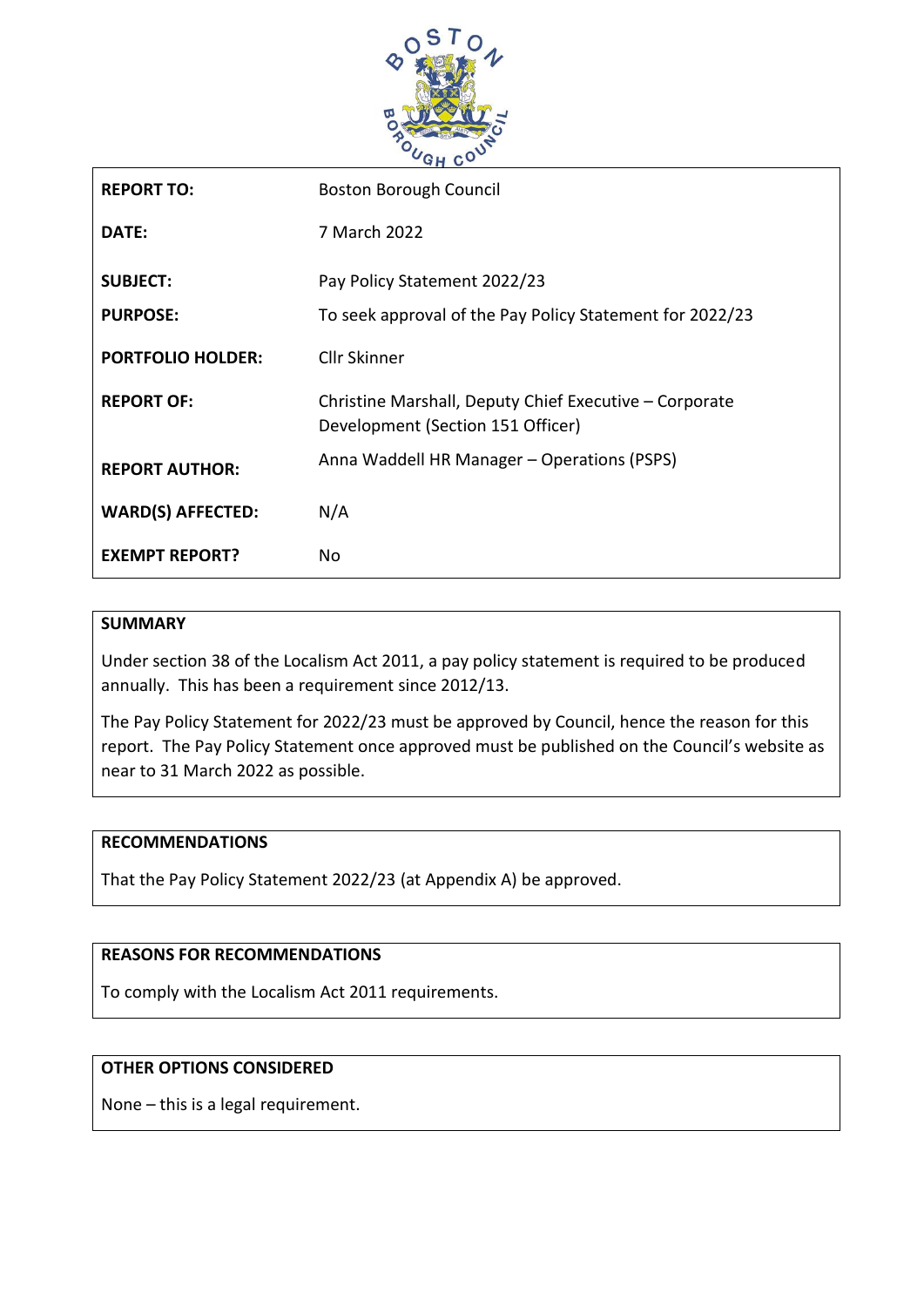## **1. BACKGROUND**

- **1.1.** Under Section 30 of the Localism Act 2011, a pay policy statement is required to be produced annually. This has been a requirement since 2012/13.
- **1.2.** A Pay Policy Statement for a financial year must set out the Authorities policies for the financial year relating to;
	- The remuneration of Chief Officers
	- The remuneration of the lowest paid employees
	- The relationship between the Chief Officers remuneration and that of other officers.
- **1.3.** The Pay Policy Statement is for the financial year 2022/23 and can be seen at Appendix A.
- **1.4.** The Pay Policy Statement for 2022/23 must be approved by Council hence the reason for this report. The Authority may amend the policy during the period the policy covers.
- **1.5.** The statement must include the authorities policies relating to:
	- The level and elements of remuneration of Chief Officers
	- Remuneration of Chief Officers on recruitment
	- Increases and additions to remuneration for Chief Officers
	- The use of performance related pay for Chief Officers
	- The use of bonuses for Chief Officers
	- The approach to the payment of Chief Officers on their ceasing to hold office under, or to be employed by the authority, and
	- The publication of and access to information relating to remuneration of Chief Officers.

**1.6.** The term 'remuneration' covers;

- The Chief Officers salary or, in the case of Chief Officers engaged by the authority under a contract for services
- Payment made by the authority to the Chief Officers for those services
- Any bonuses payable to the authority to the Chief Officers
- Any charges, fees of allowances payable by the authority to the Chief Officers
- Any benefit in kind to which the Chief Officers are entitled as a result of the Chief Officers office or employment
- Any increase in the Chief Officers pension entitlement where the increase or enhancement is as a result of a resolution of the authority, and
- Any amounts payable by the authority to the Chief Officers ceasing to hold office under or employed by the authority other than amounts that may be payable by virtue or any enactment.
- **1.7.** The definition of Chief Officers (as set out in section 43(2)) is not limited to the Head of Paid Service or Statutory Chief Officers. It also includes those who report directly to the Head of Paid Service or Statutory Chief Officers (non-statutory Chief Officers) and those who report directly into non-statutory Chief Officers.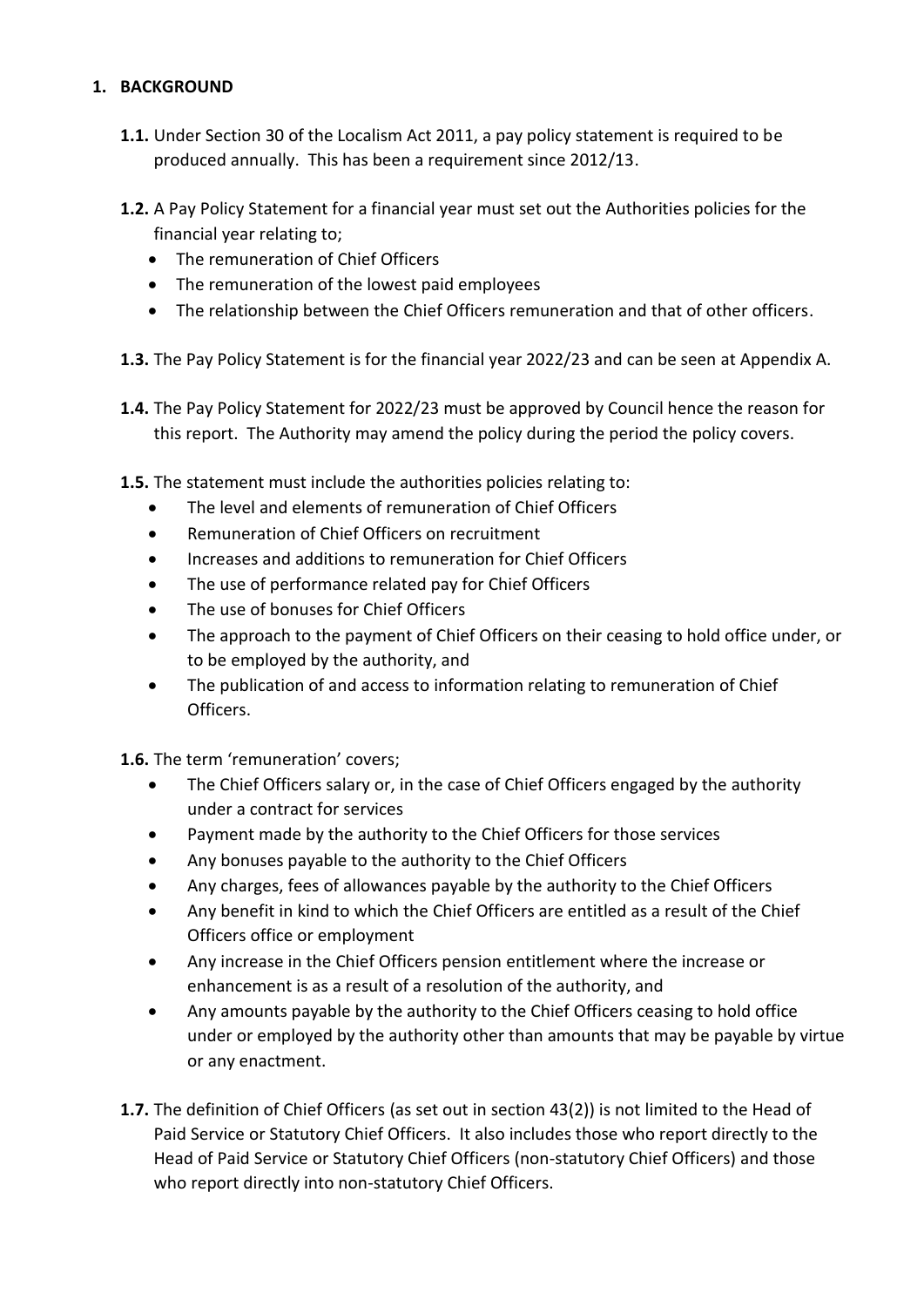- **1.8.** A Pay Policy Statement for a financial year may also set the Authorities policies for the financial year relating to the other terms and conditions applying to the authorities Chief Officers.
- **1.9.** The Pay Policy Statement, once approved must be published on the Council's website as near to 31 March 2022 as possible.
- **1.10**The Pay Policy Statement includes details of the South East Lincolnshire Council Partnership and includes the remuneration information of Chief Officers Shared Across the Partnership including those who are not directly employed by the Council.

## **2. REPORT**

**2.1.** See Appendix A the Pay Policy Statement 2022/23

## **3. CONCLUSION**

**3.1.** In order to ensure compliance with the Localism Act 2011 the recommendations should be followed that the Pay Policy Statement 2022/23 should be approved and published.

#### **EXPECTED BENEFITS TO THE PARTNERSHIP**

It is a legal requirement to ensure that a Local Authority has published a Pay Policy Statement.

#### **IMPLICATIONS**

#### **SOUTH AND EAST LINCOLNSHIRE COUNCIL'S PARTNERSHIP**

Chief Officer salaries across the Partnership have been included in the Pay Policy Statement, including those who are not directly employed by the Council.

#### **CORPORATE PRIORITIES**

The pay decisions are made with the intention of supporting the Council's corporate priority of providing the right services at the right time in the right way by ensuring the recruitment of high calibre individuals to help deliver the corporate vision.

#### **STAFFING**

This report is a statement of facts with regards to matters relating to Pay.

#### **CONSTITUTIONAL AND LEGAL IMPLICATIONS**

It is a legal requirement to ensure that the Authority has a pay Policy Statement and that it is published as near as possible to 31 March.

#### **DATA PROTECTION**

No individual post holders are named in this document. All remuneration information is published in accordance with the Local Government Transparency Code 2015 and the Localism Act 2011.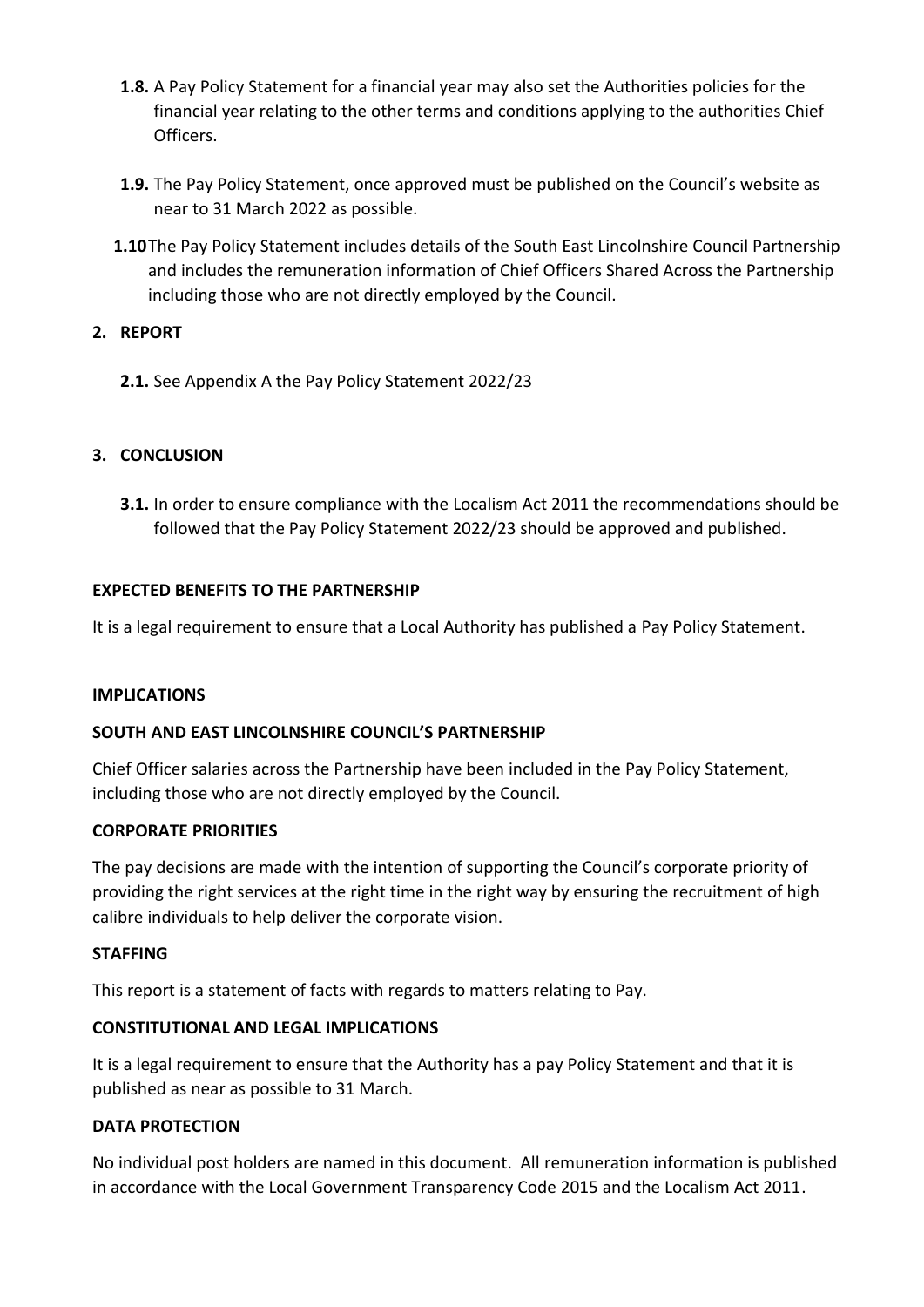#### **FINANCIAL**

None

#### **RISK MANAGEMENT**

It is a legal requirement to ensure that the Authority has a Pay Policy Statement and that it is published as near to 31 March as possible.

## **STAKEHOLDER / CONSULTATION / TIMESCALES**

No consultation undertaken

#### **REPUTATION**

None

#### **CONTRACTS**

None

#### **CRIME AND DISORDER**

None

#### **EQUALITY AND DIVERSITY/ HUMAN RIGHTS/ SAFEGUARDING**

The pay decisions made are fair, equitable and transparent.

### **HEALTH AND WELL BEING**

None

## **CLIMATE CHANGE AND ENVIRONMENTAL IMPLICATIONS**

None

#### **ACRONYMS**

None

# **APPENDICES** Appendices are listed below and attached to the back of the report: - *APPENDIX A* Pay Policy Statement 2022/23

#### **BACKGROUND PAPERS**

No background papers as defined in Section 100D of the Local Government Act 1972 were used in the production of this report.